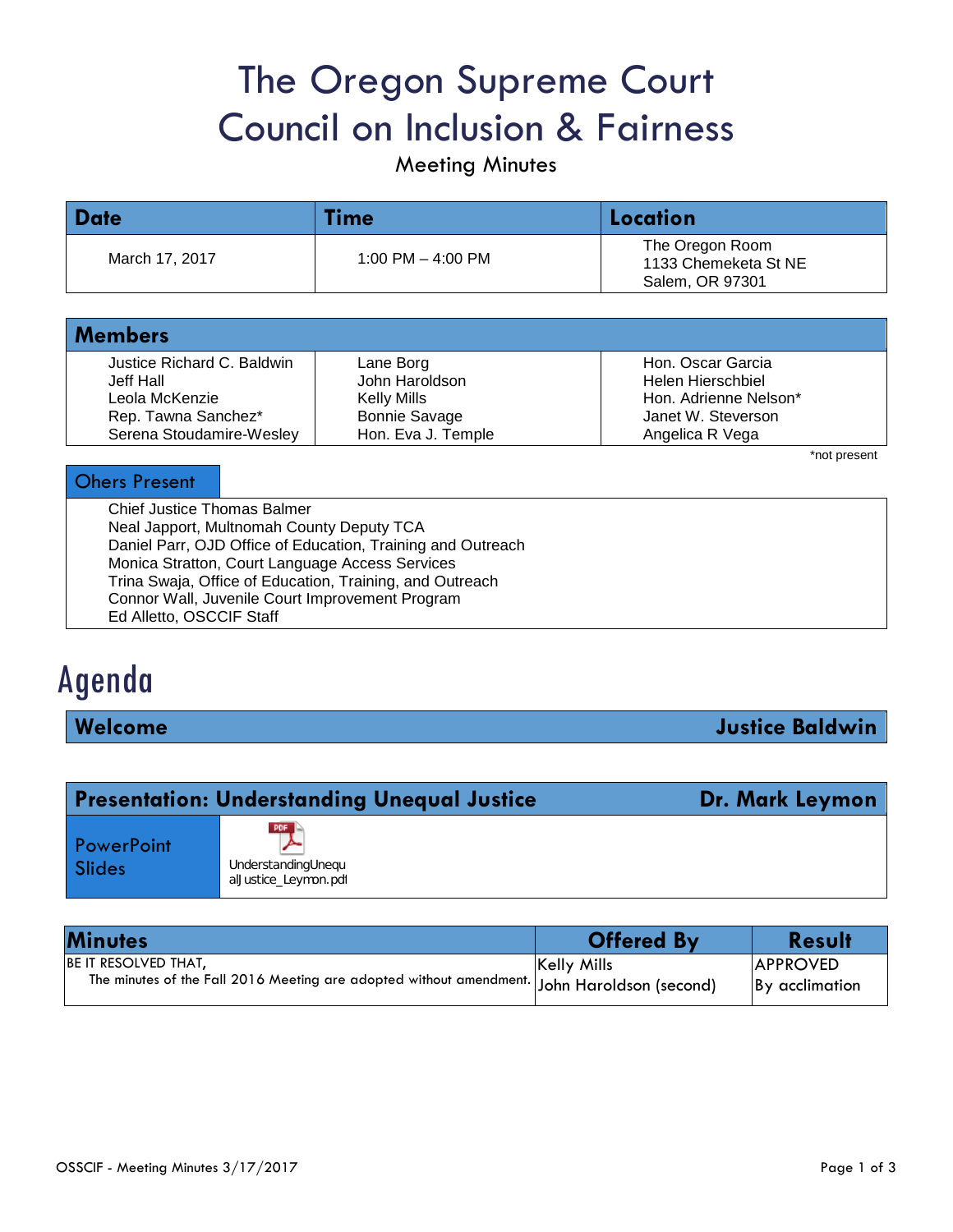## **New business**

| #              | <b>Motion</b>                                                                                                                                                                                                                                                                                                                                                                                                                                                                                                                                                                                                                                                                                                                                                                                                                                                                               | <b>Offered By</b>                             | <b>Result</b>                     |
|----------------|---------------------------------------------------------------------------------------------------------------------------------------------------------------------------------------------------------------------------------------------------------------------------------------------------------------------------------------------------------------------------------------------------------------------------------------------------------------------------------------------------------------------------------------------------------------------------------------------------------------------------------------------------------------------------------------------------------------------------------------------------------------------------------------------------------------------------------------------------------------------------------------------|-----------------------------------------------|-----------------------------------|
| $\mathbf{I}$   | <b>BE IT RESOLVED THAT</b><br>The structure, rules and procedures contained in the document<br>OSCCIF Governance Structure_2017.3.17 are hereby adopted by<br>OSCCIF for the transaction of its business.                                                                                                                                                                                                                                                                                                                                                                                                                                                                                                                                                                                                                                                                                   | Hon. Eva J. Temple<br>Jeff Hall (second)      | <b>APPROVED</b><br>By acclimation |
| $\overline{2}$ | WHEREAS,<br>It is OSCCIF's intent to provide a means to transact its business<br>between Council meetings;<br><b>BE IT RESOLVED THAT</b><br><b>OSCCIF</b> establishes the Steering Committee                                                                                                                                                                                                                                                                                                                                                                                                                                                                                                                                                                                                                                                                                                | John Haroldson<br>Kelly Mills (second)        | <b>APPROVED</b><br>By acclimation |
| 3              | WHEREAS,<br>It is OSCCIF's intent to:<br>Provide the public a venue to give feedback on the court<br>system<br>Collect community feedback and perceptions of the court<br>system<br>Provide suggestions to the Chief on how OJD can:<br>Engage the community<br>$\circ$<br>Educate:<br>$\circ$<br>Internally - OJD community about our external<br>٠<br>communities<br>Externally - Improve the public's understanding of<br>OJD's role in the larger justice system<br>Improve OJD's ability to provide access and fairness<br>O<br>Monitor continuous improvement in these areas<br><b>IBE IT RESOLVED THAT</b><br>OSCCIF establishes the Community Engagement Subcommittee.                                                                                                                                                                                                              | Leola McKenzie<br>Hon. Eva J. Temple (second) | <b>APPROVED</b><br>By acclimation |
| 4              | WHEREAS,<br>It is OSCCIF's intent to:<br>Discover points at which current OJD data is insufficient and<br>make recommendations to the Chief to improve OJD data<br>To the extent possible, combine Oregon court data on the race<br>and ethnicity of court users, with other justice system<br>stakeholder data in order to:<br>Document over representation of some groups in the<br>O<br>justice system and at what points the over representation<br>occurs.<br>Determine if any over representation is due to desperate<br>O<br>treatment within the court and justice systems.<br>Determine why there are disproportionate numbers of<br>O<br>members of communities of color in the justice system and<br>whether the over representation is due to reporting errors<br>or bias among system gatekeepers<br>BE IT RESOLVED THAT<br>OSCCIF establishes the Data Analysis Subcommittee. | <b>Jeff Hall</b><br>Leola McKenzie (second)   | <b>APPROVED</b><br>By acclimation |